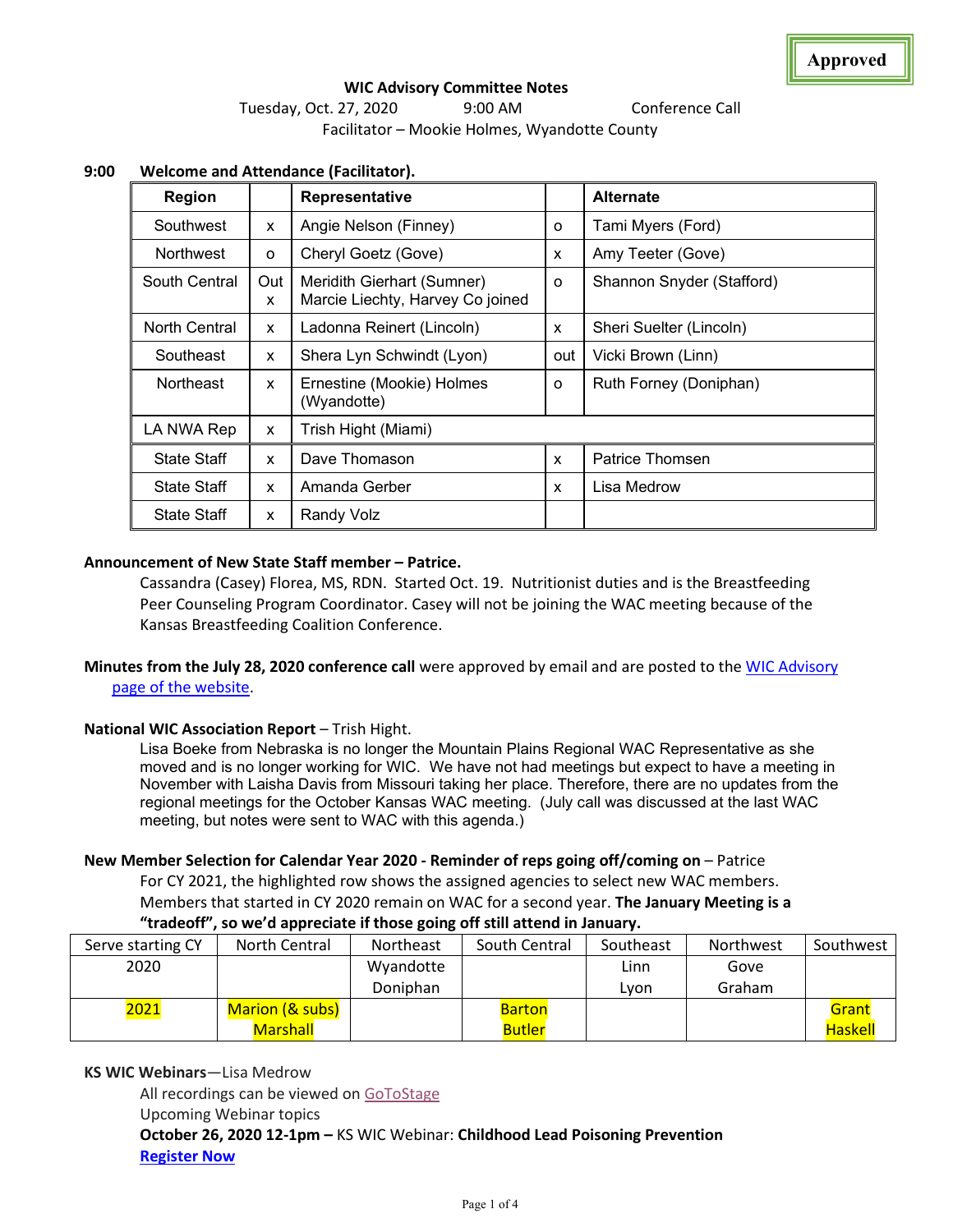We'll be switching from GoToWebinar to Zoom platform in November. More webinars TBA soon. We will also announce how to view past webinars since we won't have GoToStage.

Comments: More things for clerks, please. Send any ideas, requests to [Lisa.Medrow@ks.gov](mailto:Lisa.Medrow@ks.gov)

### **Nutrition Assessment Committee**-Lisa Medrow

Over the summer, the Nutrition Assessment Committee has met virtually with 11 states to see their nutrition assessment process and we have selected a method that two other states are using that we liked. Currently the LA staff serving on this committee are testing it out with clients (7 LA staff representing a variety of regions and different sizes of clinics). It is a method that will no longer require diet questionnaires or anything for the client to fill out in advance. In the next few months we will be finalizing the tools staff will use to conduct nutrition assessments and planning staff training.

### **New WIC Coordinator Training Committee**-Lisa Medrow

The committee has been working hard on developing 5 new training modules for new WIC Coordinators that should be ready in December. They are working on 6 more modules now that will be available in the new year. Then, work will begin on developing the "mentor" part of the program—matching new WIC Coordinators with experienced peers who will serve as mentors. 5 Modules ready in December:

- 1. Which Reports Should I Run?
- 2. Management Evaluations
- 3. Vendor Management
- 4. How to Increase Caseload
- 5. Inventory: Card, Equipment, Breast Pumps

6 Modules ready in early 2021:

- 1. Quick Start Guide
- 2. Key Kansas WIC Policies
- 3. ABCs of Affidavits, Budgets and Contracts
- 4. BFPC Program
- 5. Staffing/Clinic Flow/Internal Procedures
- 6. Tough Issues

If you are interested in reviewing any of these 6 modules, please emai[l lisa.medrow@ks.gov.](mailto:lisa.medrow@ks.gov)

### **KWIC Update** – Dave Thomason

- Release Wanted to gauge a sense from WAC perspective, "How did this recent release go?"
	- $\circ$  Wyandotte. No problems from KWIC update, but alerted them to realize that they needed new computers for 2 clerks who were working at home. Could get to internet, but not to KWIC because computers were outdated. Wyandotte IT got them working. WIC Coordinator is working to replace.
	- o No other comments.
- On-line Pre-application. Not ready for prime time.
	- o Dual participation is currently programmed to just search for Caregiver, not children so we are holding it up until we decide if that is a big enough factor to continue to hold or release
- Unlock "button" Known Issue sent along with Release Notes. When LA needs to use, contact Help Desk. How often do they get a call from clients that their card is locked and want LA staff to use the Unlock feature?
	- $\circ$  Miami do not get calls because they train clients that if they get one wrong PIN message, Call number on card and change PIN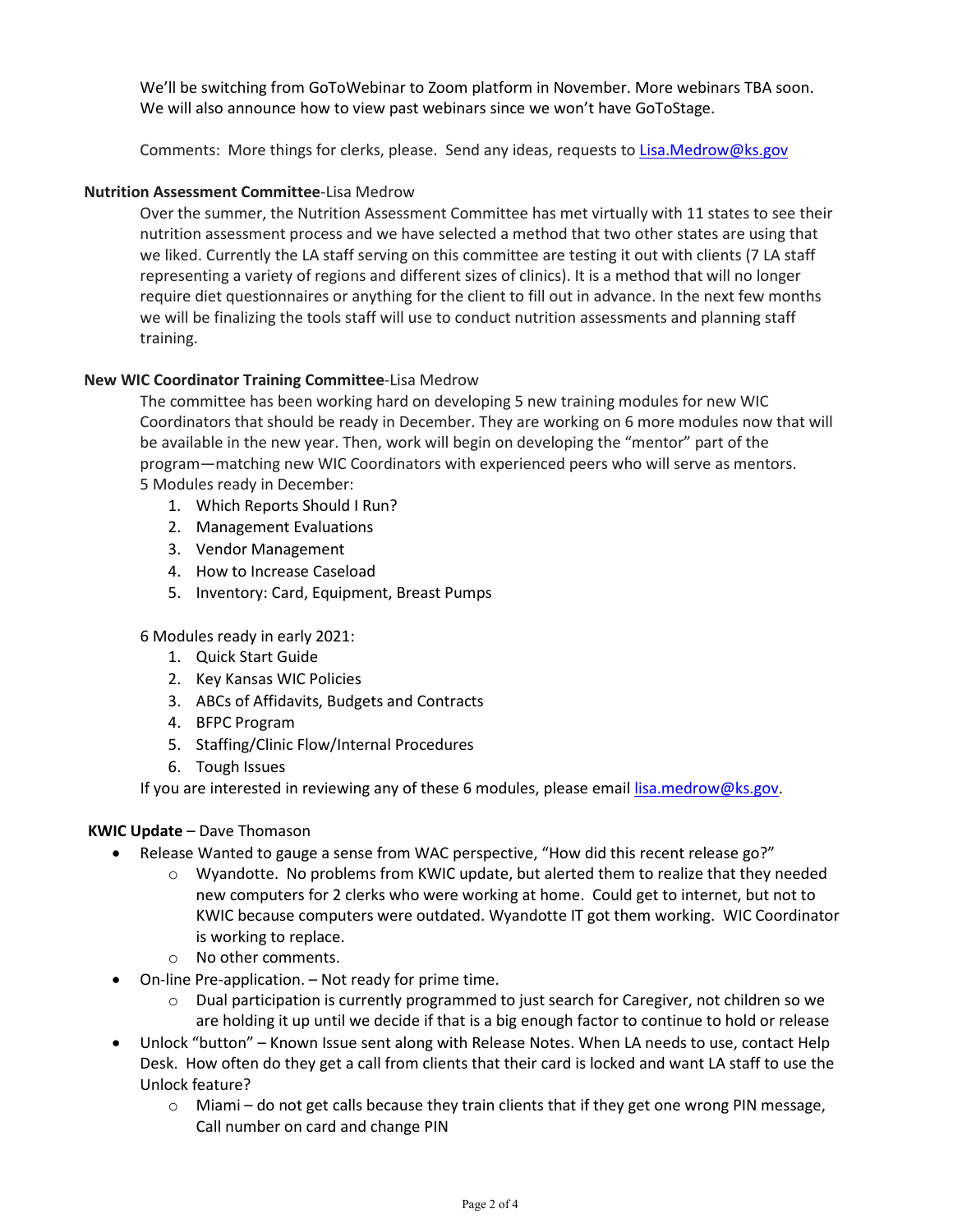- $\circ$  Wyandotte After start don't get too many because they train clients to be careful to get right or after too many attempts it will be locked until midnight.
- Editable Notes Patrice Main KWIC note was made editable in this release. But by anyone and we've had comments about it being a liability issue. How much of a concern is it that if can be edited, liability, etc? SA is considering what ask CQuest to do and how urgent: leave so can be edited by anyone (until midnight), immediately return to previous functionality because liability is such a concern, work on a fix so edit by creator only – but not until next spring or next fall.
	- $\circ$  Mookie got used to the way it was and made a clear title if made a mistake.
	- o Lincoln- okay with not being able to edit
	- o Trish Miami. Got so used to not being able to being able to edit
	- $\circ$  Marcie Harvey. Meredith had commented that she really liked the new change. And Marcie sees liability question but likes the change. Likes the idea that only the creator.
	- $\circ$  Sheralyn Lyon. If have a really complicated case, likes to go in and make edits in one note.
	- $\circ$  Go back to cannot edit but change in future so only creator can edit. Mookie, Trish, Ladonna, Sheralyn,
	- $\circ$  Would like to keep able to edit because don't have that concern about others changing in own clinic, but understands wider issue across the state - Marcie

### **Update from the State WIC Director – Covid-19 and other** -Dave Thomason

- WIC COVID 19 waivers tied to HHS Declaration of National Emergency. As long as that Declaration keeps being extended, WIC waivers will continue (remote services and others.)
	- $\circ$  Are most agencies working with remote services with staff in clinic or at home? Or are staff seeing clients in clinic?
	- o Mookie, Wyandotte. Most staff working from home. One clerk in clinic every day to answer phones, fax, etc. Since August. Clerks love it. Clients love not being able to come in. Some clients walk in if have not been in touch for a long time. Loves the Intake Q that they've been using. They are happy right now.
	- o Trish Miami. All 3 staff come into clinic because do not have computers for home use. Remote work with clients except they come to office mailbox to get eWIC card. Works well. No Show dropped because staff call if do not hear from client. But Caseload has dropped. Thinks remote services are really helpful because clients are worried.
	- $\circ$  Sheralyn Lyon. Staff in office. Remote WIC work. Very few clients come into the office no other means to get proof, some Spanish.
	- o Amy Gove. Clients might come in for shots and also give WIC paperwork, but then call later for WIC services.
	- o Marcie Harvey. Most clients served by phone. Very few seen in person.
	- $\circ$  Sheri Lincoln. Having clients come in. One family at a time. Plexiglass, clients wear masks. But if positive cases increase in the county, they will change to remote.
- What about the nutrition education component of the program?
	- $\circ$  Wyandotte NE over the phone with RD. Very few doing online NE. Clients seem to like it and RDs do too. Maybe 2 or 3 on-line every day. RDs rotate daily who has that part of the clinic.
- Any problems with clients not answering their phones?
	- $\circ$  Wyandotte Clients don't check their voice mail like they used to. Just call back when they see they missed a call. Or maybe they'll listen to it several days later. Starting to do more Google Type texting because clients live by texting.
	- o Gove Does Wyandotte use the Google number thing that does not show the number they are calling from? Because with Covid – people call back any time of day, weekend.
	- $\circ$  Mookie some staff block number, Different staff do it differently. But they did set up the Google number thing when they started Intake Q
- Any reports from clients about store issues, being afraid to go to the store? No comment from WAC